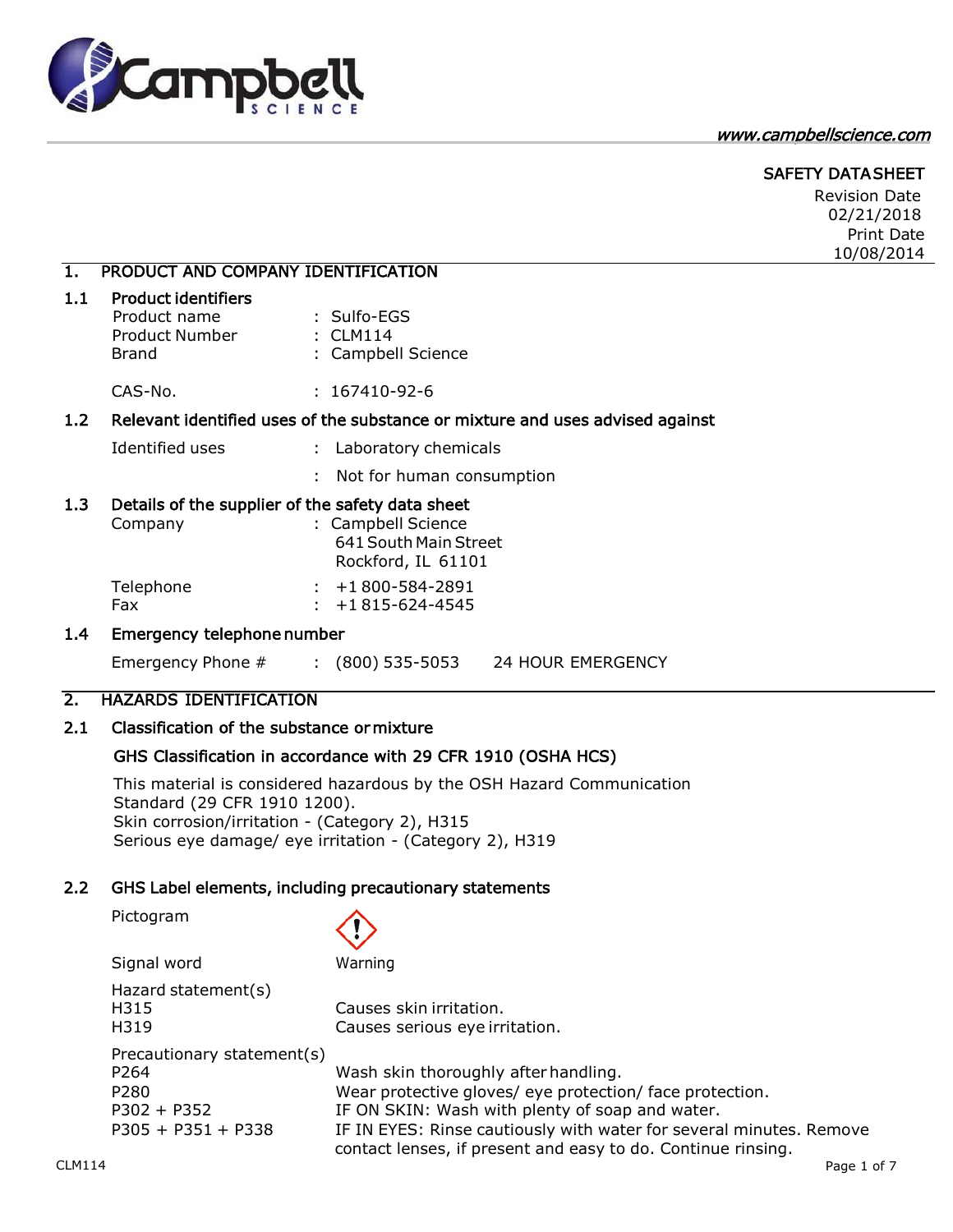| P312          | Call a POISON CENTER or doctor/ physician if you feel unwell. |
|---------------|---------------------------------------------------------------|
| $P332 + P313$ | If skin irritation occurs: Get medical advice/ attention.     |
| $P337 + P313$ | If eye irritation persists: Get medical advice/attention.     |
| P362          | Take off contaminated clothing and wash before reuse.         |

# 2.3 Hazards not otherwise classified (HNOC) or not covered by GHS - none

# 3. COMPOSITION/INFORMATION ON INGREDIENTS

# 3.1 Substances

| Synonyms         | : Ethylene Glycol bis(Sulfosuccinimidylsuccinate) |
|------------------|---------------------------------------------------|
| Formula          | : $C_{18}H_{18}N_2O_{18}Na_2S_2$                  |
| Molecular Weight | $: 660.44$ g/mol                                  |
| CAS-No.          | $: 167410 - 92 - 6$                               |

No ingredients are hazardous according to OSHA criteria. No components need to be disclosed according to the applicable regulations.

# 4. FIRST AID MEASURES

# 4.1 Description of first aid measures

# If inhaled

If breathed in, move person into fresh air. If not breathing, give artificial respiration.

# In case of skin contact

Wash off with soap and plenty of water.

#### In case of eye contact

Flush eyes with water as a precaution.

### If swallowed

Never give anything by mouth to an unconscious person. Rinse mouth with water.

# 4.2 Most important symptoms and effects, both acute and delayed

The most important known symptoms and effects are described in the labeling (see section 2.2) and/or in section 11.

4.3 Indication of any immediate medical attention and special treatment needed No specific treatment

# 5. FIREFIGHTING MEASURES

# 5.1 Extinguishing media

# Suitable extinguishing media

Use water spray, alcohol-resistant foam, dry chemical or carbon dioxide.

5.2 Special hazards arising from the substance or mixture Decomposition products may include carbon oxides, nitrogen oxides (NOx), sulfur oxides, metal oxides

# 5.3 Advice for firefighters

Wear self contained breathing apparatus for firefighting if necessary.

# 5.4 Further information

no data available

# 6. ACCIDENTAL RELEASE MEASURES

6.1 Personal precautions, protective equipment and emergency procedures Avoid dust formation. Avoid breathing vapors, mist or gas. For personal protection see section 8.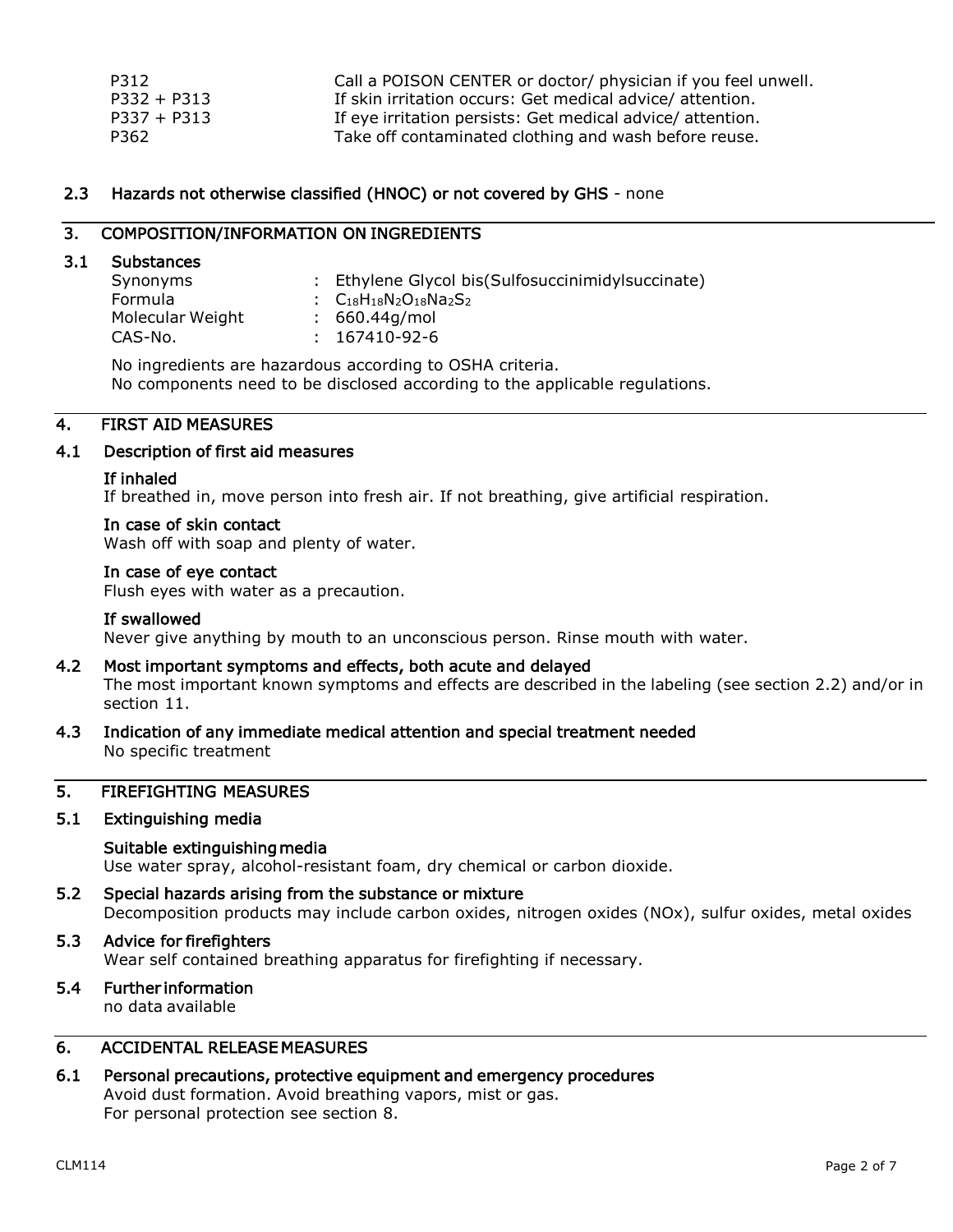#### 6.2 Environmental precautions Do not let product enter drains.

- 6.3 Methods and materials for containment and cleaning up Sweep up and shovel. Keep in suitable, closed containers for disposal.
- 6.4 Reference to other sections For disposal see section 13.

# 7. HANDLING AND STORAGE

# 7.1 Precautions for safe handling

Provide appropriate exhaust ventilation at places where dust is formed. Use appropriate personal protective equipment. For precautions see section 2.2.

# 7.2 Conditions for safe storage, including any incompatibilities

Keep container tightly closed in a dry and well-ventilated place.

Do not store above the following temperature: -20 °C.

Keep in a dry, well-ventilated place.

# 7.3 Specific end use(s)

Apart from the uses mentioned in section 1.2 no other specific uses are stipulated.

# 8. EXPOSURE CONTROLS/PERSONAL PROTECTION

# 8.1 Control parameters

# Components with workplace control parameters

Contains no substances with occupational exposure limit values.

# 8.2 Exposure controls

# Appropriate engineering controls

General industrial hygiene practice.

# Personal protective equipment

# Eye/face protection

Use equipment for eye protection tested and approved under appropriate government standards such as NIOSH (US) or EN 166(EU).

# Skin protection

Handle with gloves. Gloves must be inspected prior to use. Use proper glove removal technique (without touching glove's outer surface) to avoid skin contact with this product. Dispose of contaminated gloves after use in accordance with applicable laws and good laboratory practices. Wash and dry hands.

### Body protection

Choose body protection in relation to its type, to the concentration and amount of dangerous substances, and to the specific work-place. The type of protective equipment must be selected according to the concentration and amount of the dangerous substance at the specific workplace.

#### Respiratory protection

Use a properly fitted, particulate filter respirator complying with an approved standard if a risk assessment indicates this is necessary. Respirator selection must be based on known or anticipated exposure levels, the hazards of the product and the safe working limits of the selected respirator.

# Control of environmental exposure

Do not let product enter drains.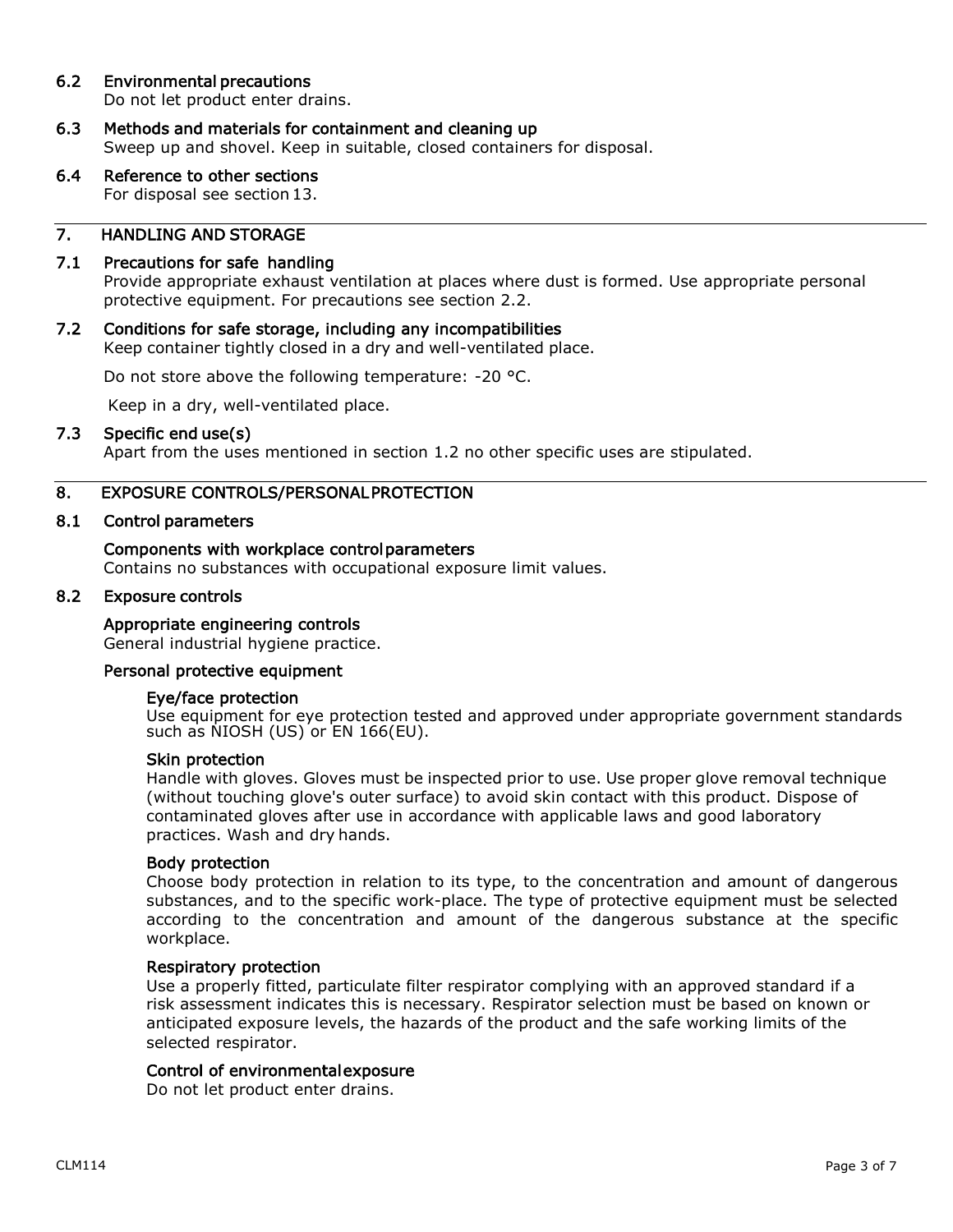# 9. PHYSICAL AND CHEMICAL PROPERTIES

# 9.1 Information on basic physical and chemical properties

| a) | Appearance                                      | Form: powder<br>Color: white, light tan  |
|----|-------------------------------------------------|------------------------------------------|
| b) | Odor                                            | no data available                        |
|    |                                                 |                                          |
| c) | Odor Threshold                                  | no data available                        |
| d) | pH                                              | no data available                        |
| e) | Melting point/freezing point                    | 128 - 133°C (262.4 - 271.4°C)            |
| f) | Initial boiling point and boiling range         | no data available                        |
| g) | Flash point                                     | no data available                        |
| h) | Evaporation rate                                | no data available                        |
| i) | Flammability (solid, gas)                       | no data available                        |
| j) | Upper/lower flammability or explosive<br>limits | no data available                        |
| k) | Vapor pressure                                  | no data available                        |
| I) | Vapor density                                   | no data available                        |
| m) | Relative density                                | no data available                        |
| n) | Water solubility                                | slightly soluble in cold water/hot water |
| o) | Partition coefficient: n- octanol/water         | no data available                        |
| p) | Auto-ignition temperature                       | no data available                        |
| q) | Decomposition temperature                       | no data available                        |
| r) | Viscosity                                       | no data available                        |
| s) | <b>Explosive properties</b>                     | no data available                        |
| t) | Oxidizing properties                            | no data available                        |

9.2 Other safety information

no data available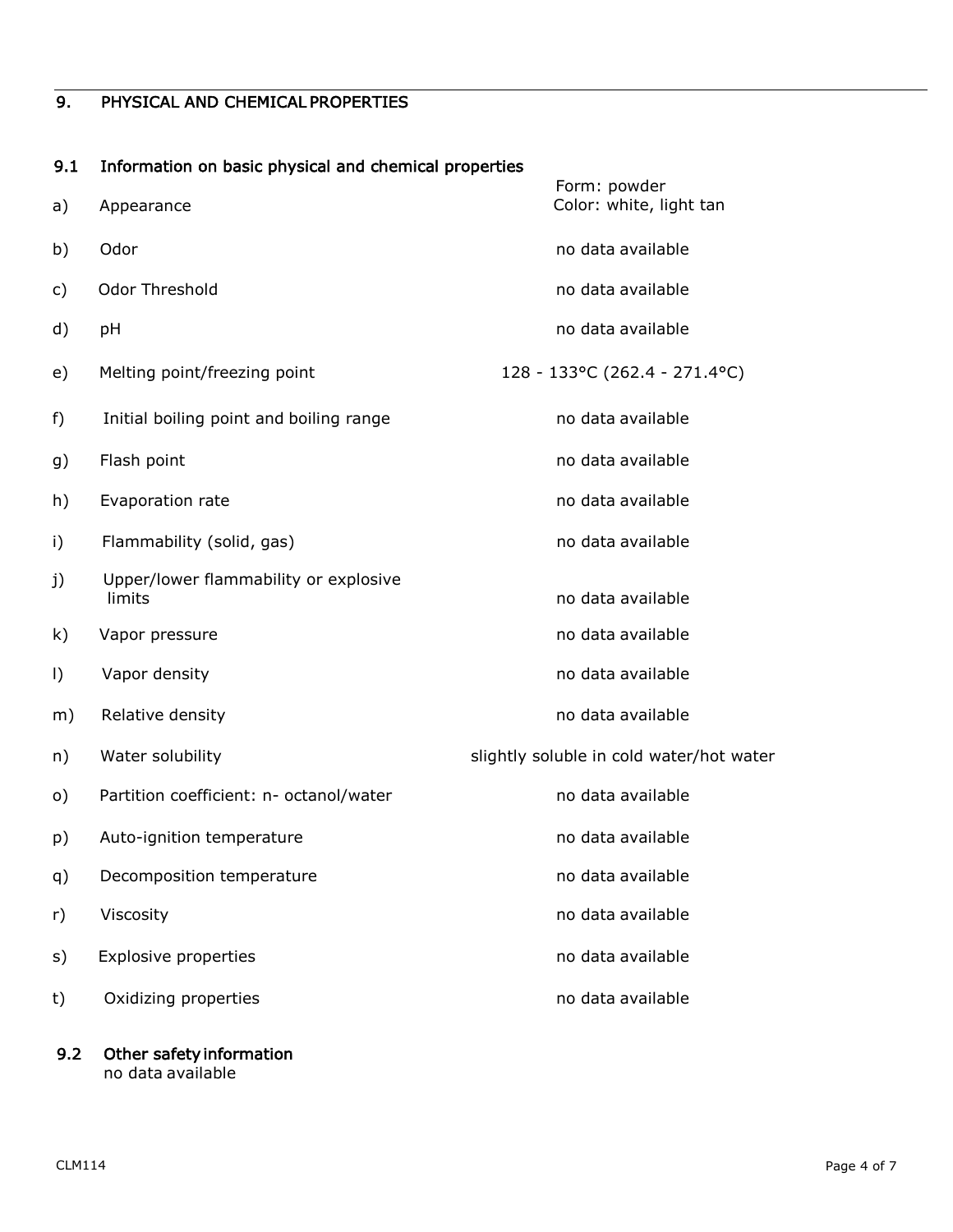# 10. STABILITY AND REACTIVITY

10.1 Reactivity

no data available

# 10.2 Chemical stability

Stable under recommended storage conditions.

# 10.3 Possibility of hazardous reactions Under normal conditions of storage and use, hazardous reactions will not occur.

- 10.4 Conditions to avoid no data available
- 10.5 Incompatible materials no data available

# 10.6 Hazardous decomposition products

Under normal conditions of storage and use, hazardous decomposition products should not be produced. In the event of fire: see section 5

# 11. TOXICOLOGICAL INFORMATION

#### 11.1 Information on toxicological effects

Acute toxicity: no data available

Inhalation: no data available

Dermal: no data available no

#### Skin corrosion/irritation

no data available

#### Serious eye damage/eye irritation no data available

Respiratory or skin sensitization no data available

# Germ cell mutagenicity

no data available

# **Carcinogenicity**

- IARC: No component of this product present at levels greater than or equal to 0.1% is identified as probable, possible or confirmed human carcinogen by IARC.
- ACGIH: No component of this product present at levels greater than or equal to 0.1% is identified as a carcinogen or potential carcinogen by ACGIH.
- NTP: No component of this product present at levels greater than or equal to 0.1% is identified as a known or anticipated carcinogen by NTP.
- OSHA: No component of this product present at levels greater than or equal to 0.1% is identified as a carcinogen or potential carcinogen by OSHA.

#### Reproductive toxicity

no data available

Specific target organ toxicity - single exposure no data available

Specific target organ toxicity - repeated exposure no data available

Aspiration hazard no data available<br>CLM114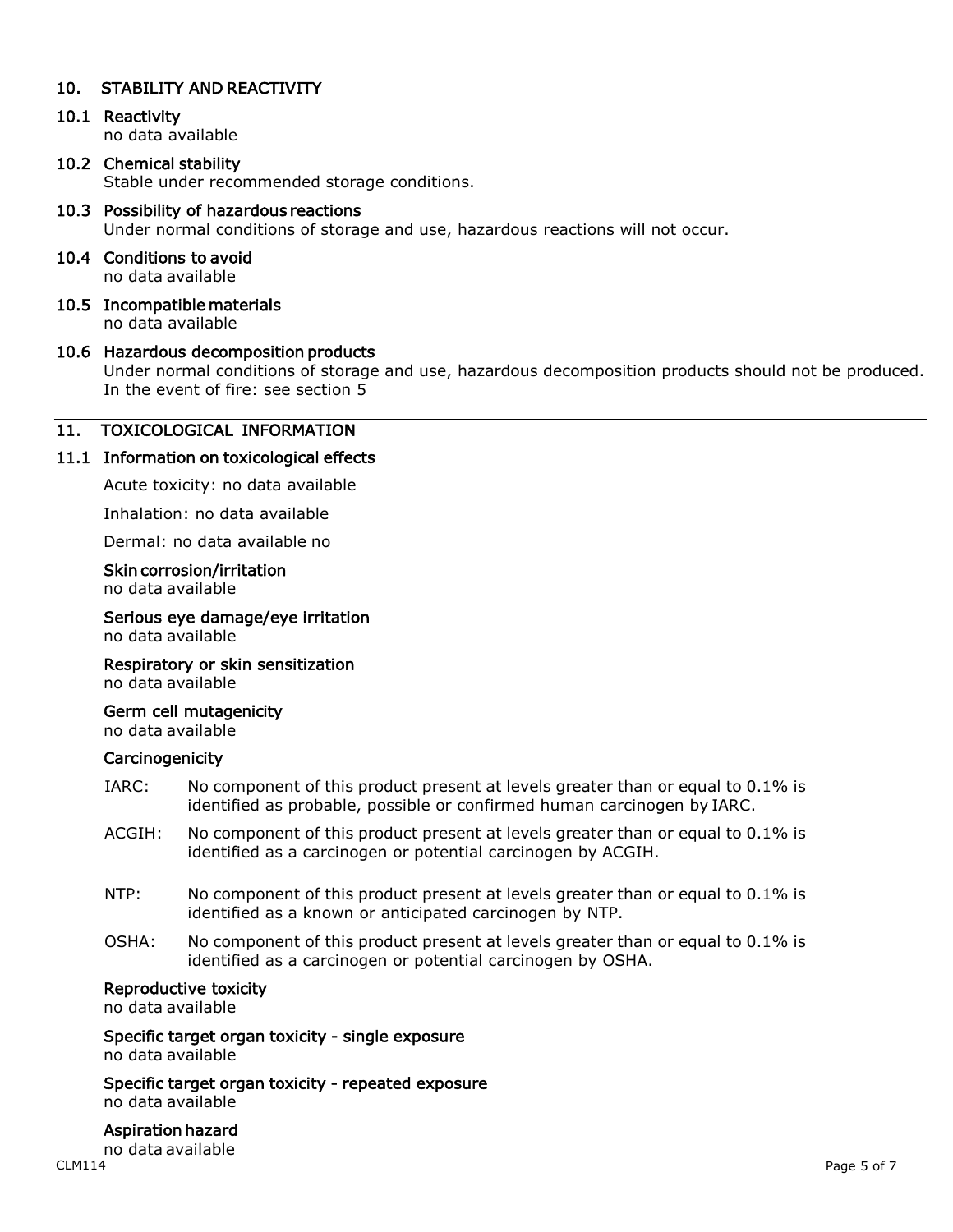# Additional Information

RTECS: Not available

### 12. ECOLOGICAL INFORMATION

# 12.1 Toxicity

no data available

12.2 Persistence and degradability no data available

#### 12.3 Bioaccumulative potential no data available

12.4 Mobility in soil no data available

### 12.5 Results of PBT and vPvB assessment PBT/vPvB assessment not available as chemical safety assessment not required/not conducted

#### 12.6 Other adverse effects no data available

# 13. DISPOSAL CONSIDERATIONS

# 13.1 Waste treatment methods

# Product

Offer surplus and non-recyclable solutions to a licensed disposal company.

# Contaminated packaging

Dispose of as unused product.

# 14. TRANSPORT INFORMATION

# DOT (US)

Not dangerous goods

# IMDG

Not dangerous goods

# IATA

Not dangerous goods

# 15. REGULATORY INFORMATION

# SARA 302 Components

SARA 302: No chemicals in this material are subject to the reporting requirements of SARA Title III, Section 302.

# SARA 313 Components

SARA 313: This material does not contain any chemical components with known CAS numbers that exceed the threshold (De Minimis) reporting levels established by SARA Title III, Section 313.

# SARA 311/312 Hazards

Immediate (acute) health hazard

| <b>Name</b> | $\%$       | Fire hazard | Sudden<br>release of<br>pressure | Reactive | Immediate<br>(acute)<br>health hazard | Delayed<br>(chronic)<br>health<br>hazard |
|-------------|------------|-------------|----------------------------------|----------|---------------------------------------|------------------------------------------|
| Sulfo-EGS   | $98 - 100$ | No          | No                               | No       | <b>Yes</b>                            | No                                       |

# Massachusetts Right To Know Components

No components are subject to the Massachusetts Right to Know Act.